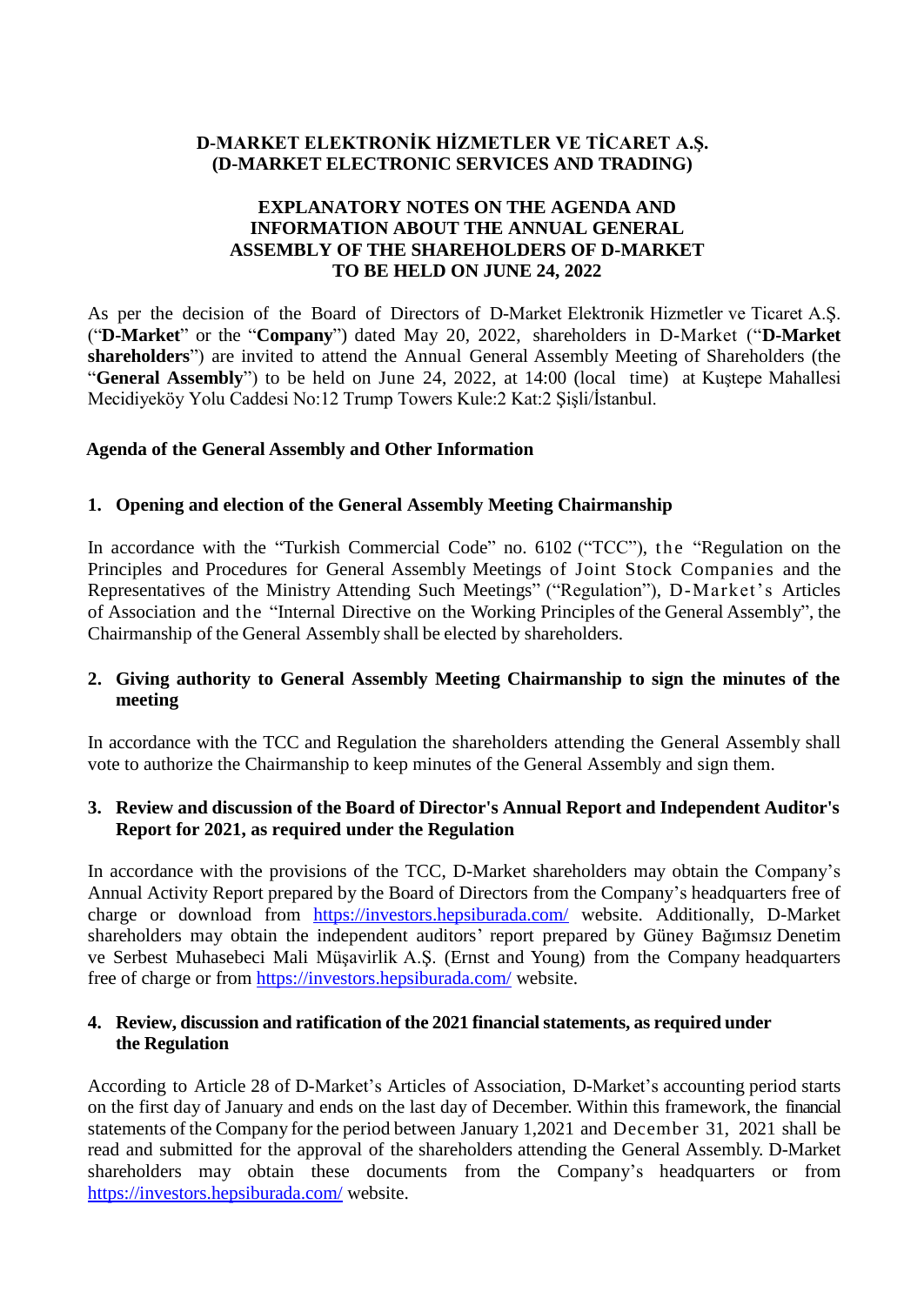#### **5. Release of the members of the Board of Directors for their respective activities in the 2021 financial year, as required under the Regulation**

As per the provisions of the TCC, release of the members of the Board of Directors from liability for their activities in connection with their service on the Board of Directors for the 2021 financial year shall be submitted for the approval of the shareholders attending the General Assembly.

## **6. Decision on the appropriation of 2021 net profit, as required under the Regulation**

In view of there not having been any profit for the fiscal year ended December 31, 2021, according to the statement of comprehensive loss of the Company for that period, the Board of Directors proposes to the shareholders attending the General Assembly to approve its determination not to distribute any dividend.

#### **7. Deciding about the members of the Board of Directors' due to their membership of the Board of Directors and Committees remuneration and the rights such as attendance, premium and bonus, as required under the Regulation**

The Board of Directors proposes that the shareholders attending the General Assembly approve the following remuneration, premium, bonus and other rights of the members of the Board of Directors due to their independent membership of the Board of Directors and Committees:

- 100,000 USD annual gross payment to independent board members
- 20,000 USD annual gross payment to chairpersons of the committees
- 10,000 USD annual gross payment to the other independent members of the committees

Remuneration for the Chairperson and board members due to their membership of the Board of Directors and Committees<sup>\*</sup> will be decided in line with Article 394 of TCC and Article 15 of D-Market's Articles of Association.

**8. Approval of appointment of Halil Cem Karakaş, who has been elected by the Board in accordance with Article 363 of the TCC to the vacant Board membership due to Mehmet Erol Çamur's resignation as a director, as required under the TCC and the Regulation,**

**Approval of appointment of Ahmet Fadıl Ashaboğlu, who has been elected by the Board in accordance with Article 363 of the TCC to the vacant Board membership due to Halil Korhan Öz's resignation as a director, as required under the TCC and the Regulation,**

## **Approval of appointment of Tayfun Bayazıt, who has been elected by the Board in accordance with Article 363 of the TCC to the vacant Board membership due to Mustafa Aydemir's resignation as a director as required under the TCC and the Regulation**

The resumes of Mr. Karakaş, Mr. Ashaboğlu and Mr. Bayazıt are as below:

Mr. Cem Karakaş, 47, is an industrial restructuring leader in global snacking industry. He has led large scale restructuring and growth programs in biscuit and chocolate industries building and rationalizing several dozen manufacturing plants around the world as well as leading omni-channel market entry programs. Latest, Dr. Karakaş was the founding CEO of Pladis, the largest European biscuit player and one of the largest snacking companies globally. Prior to that Dr Karakaş held CEO and CFO roles in

**.** 

<sup>\*</sup>Committee: Audit Committee, Corporate Governance Committee and Risk Committee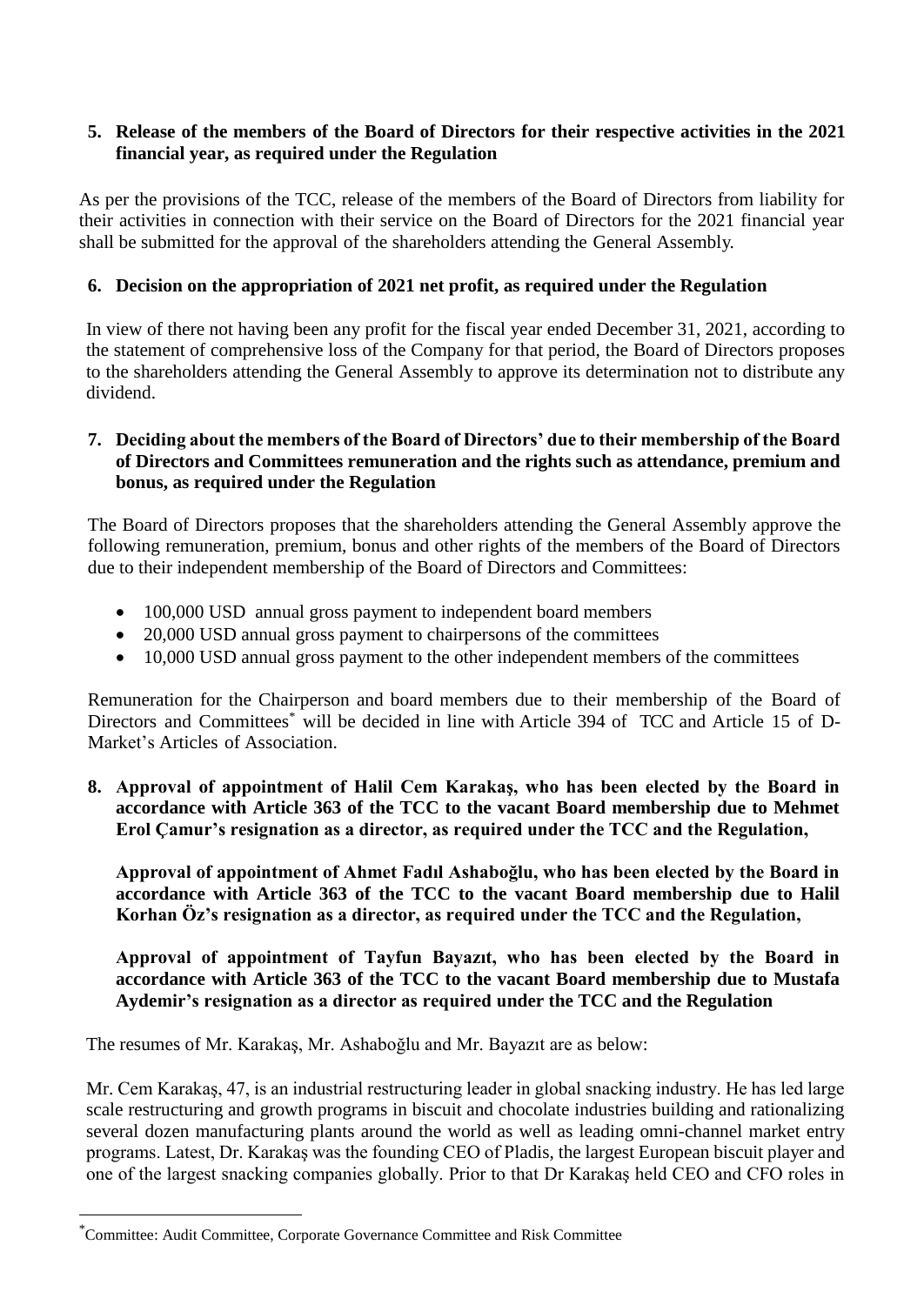Yıldız Group and Erdemir Group of Turkey. Dr Karakaş is the executive chairman Aran Ard Teoranta and Rudi's Organic, the fastest growing European and North American free-from bakery players. Dr Karakaş has a Bachelor's degree in management from Middle East Technical University, Master's degree in business administration in finance from Massachusetts Institute of Technology and a Doctorate degree in finance from Istanbul University.

Mr. Ahmet Ashaboğlu, 51, holds a BSc degree from Tufts University and a Master of Science degree from Massachusetts Institute of Technology (MIT), both in Mechanical Engineering. He began his career as a Research Assistant at MIT in 1994, followed by various positions in capital markets within UBS Warburg, New York (1996-1999). After serving as a management consultant at McKinsey & Company, New York (1999-2003), Ahmet Ashaboğlu moved back to Turkey and joined Koç Holding as Finance Group Coordinator in 2003. He was appointed as Group Chief Financial Officer at Koç Holding in 2006 and served in that position until April 2022. Ahmet Ashaboğlu is currently a board member of Mavi, Yapı Kredi Bank, Koç Financial Services, Koç Finansman and Sirena Marine.

Mr. Tayfun Bayazıt, 64, started his banking career at Citibank in 1983 after having received a BS degree in Mechanical Engineering (1980) and an MBA from Columbia University, New York, (Finance and International Business - 1983).He subsequently worked in executive positions within Cukurova Group for 13 consecutive years (Yapı Kredi as Senior EVP and Executive Committee Member, Interbank as CEO, Banque de Commerce et de Placements S.A. Switzerland as President and CEO). In 1999, he was appointed as Vice Chairman of Doğan Holding and an Executive Director of Disbank. In 2001 he assumed the CEO position at Disbank. In 2003, he was also appointed Chairman and was requested to remain as CEO of Fortis Turkey and the region in July 2005 after its acquisition. Subsequently, he was elected as Chairman of Fortis in 2006.Mr. Bayazıt came back to Yapı Kredi in 2007 (at which time Yapı Kredi was owned by a joint venture of the UniCredit and the Koç Group) as CEO and two years later he was elected as Chairman. He served as chairman of all Yapı Kredi subsidiaries including Yapı Kredi Sigorta (property and casualty insurance) and Yapı Kredi Emeklilik (private pension and life) for 4 years. Yapı Kredi was the fourth largest high street bank in Turkey with subsidiaries in Holland, Bahrain and Russia, actively involved in mortgage lending among other individual banking activities with a strong digital focus.Mr. Bayazıt left this post in August 2011 to set up his own firm "Bayazit Consulting Services." He was then elected as the Country Chairman for MarshMcLennan Group (Marsh, Mercer and Oliver Wyman exist in Turkey) in September 2012 and serves on the board of directors of MLP Care (healthcare) and Coca Cola Icecek (bottling and distribution) as an independent director. He is also a board member at Aydem Enerji and Boyner companies. He is a member of TUSIAD (Turkish Industrialists and Businessmen Association) High Advisory Board and takes an active role in other non-governmental organizations such as the World Resources Institute, Corporate Governance Association of Turkey. He is a member of the board of trustees of Bosphorus University and Turkish Education Volunteers Foundation.

#### **9. Appointment of the Independent Auditor for the year 2022, as required under the Regulation**

The shareholders attending the General Assembly shall vote on the appointment of Güney Bağımsız Denetim ve Serbest Muhasebeci Mali Müşavirlik A.Ş. (Ernst & Young) as auditor of the fiscal year 2022 accounts, as per the proposal of the Board of Directors and Audit Committee.

**10. As required under the TCC, empowerment of members of the Board of Directors, in connection with carrying out an activity which is a commercial transaction falling under the scope of the Company's business either on their own or on a third party's account as well as becoming a partner with unlimited liability at a company that is engaged in the same type of commercial transactions, as referred to Article 396 of the TCC**